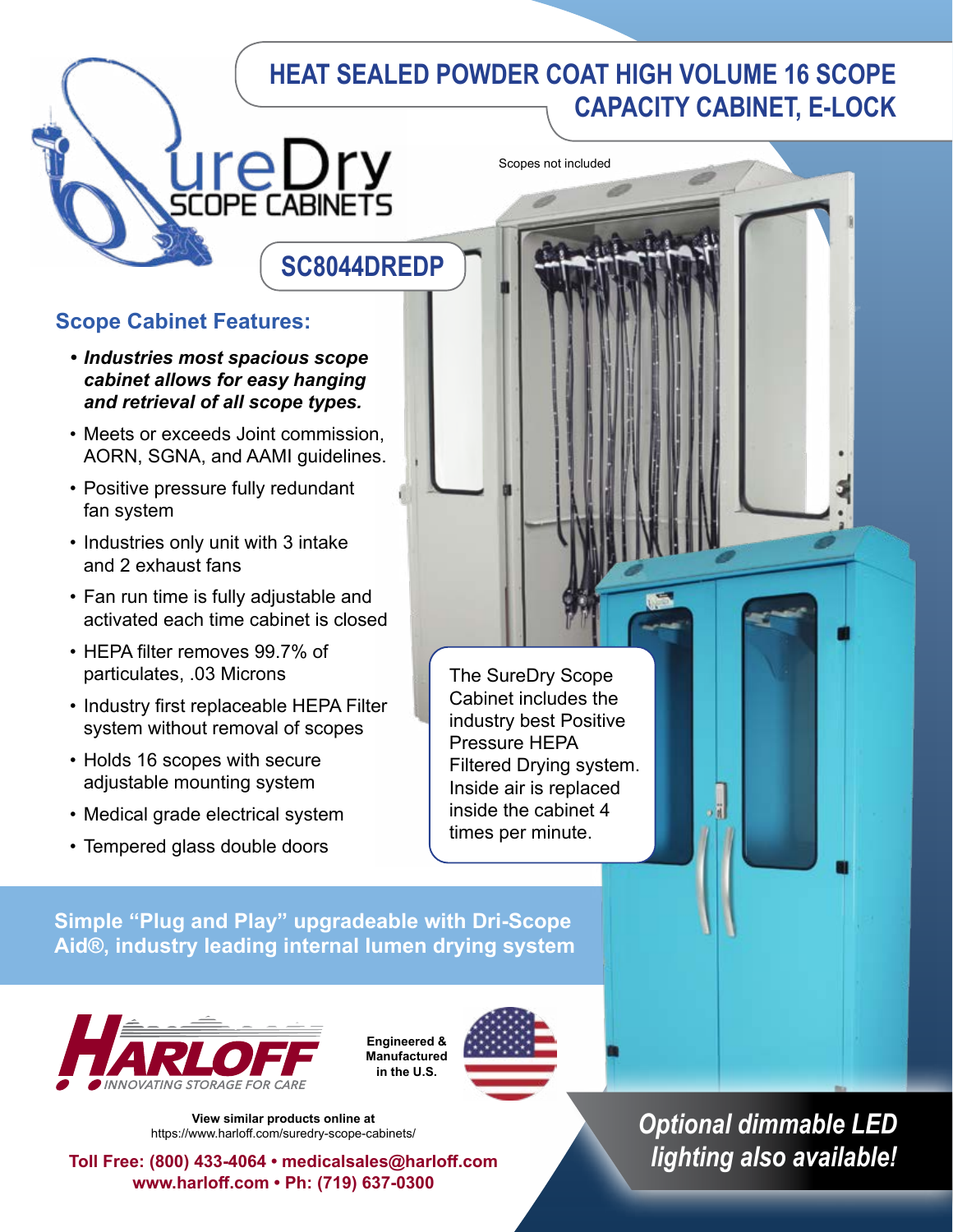## **STAINLESS STEEL HIGH VOLUME 16 SCOPE CAPACITY CABINET, E-LOCK**

**SCSS8044DREDP**

Scopes not included

**IFELDFY**<br>COPE CABINETS

#### **Scope Cabinet Features (***continued)***:**

- Easy to clean removable drip tray
- Multiple locking options available including badge entry
- Scope cabinets are delivered fully assembled
- Harloff has Industry Best 12 year manufacturers warranty for Sales to US and Canada
- Overall cabinet dimensions: 93"H x 44"W x 24"D

## **Color Options:**

- Stainless Steel
- Heat sealed powder coat low carbon steel, available in over twenty color options
- View colors online: <https://www.harloff.com/finish-options/>

**View similar products online at**  https://www.harloff.com/suredry-scope-cabinets/ **Toll Free: (800) 433-4064 • medicalsales@harloff.com www.harloff.com • Ph: (719) 637-0300**



**Engineered & Manufactured in the U.S.**



• Timer sets drying time with both doors closed, and resets when doors open.



• Default is 90 minute runtime, but can be set from 10 minutes to 180 hours.



 **Timer:**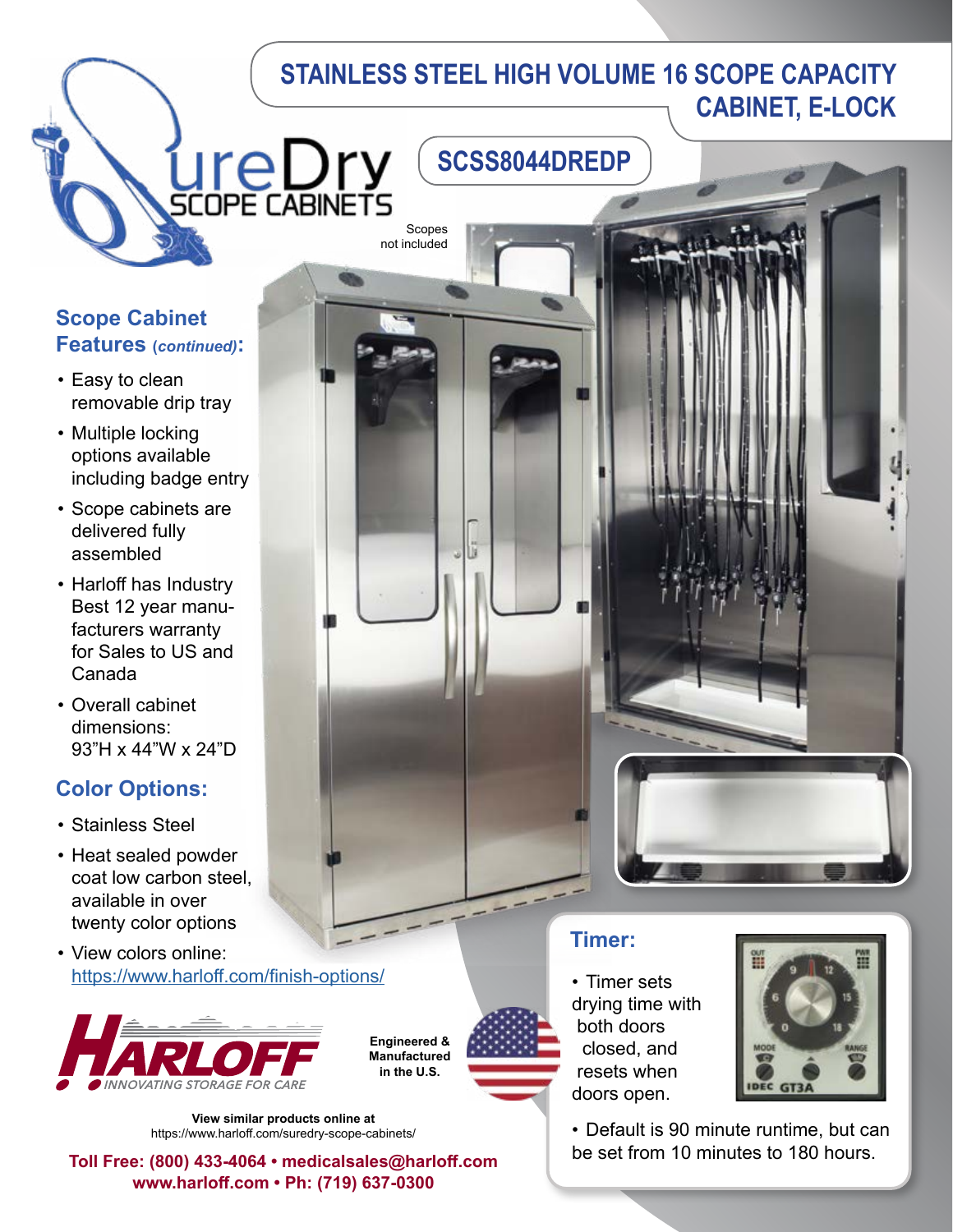## *Why is a positive pressure system important?*

The unique design of the SureDry Scope Cabinet includes both top fans for intake and lower fans for exhaust. This push/pull design creates a vortex of air that flows through the cabinet ensuring maximum drying efficiency.

#### **Intake:**

Intake Airflow comes through 3 Separate HEPA filters (removes 99.7% of particulates, .03 Microns) driven by 3 fully redundant fans producing a positive pressure vortex from the top of the cabinet. This creates a circular motion of airflow evenly over all scopes.

#### **Exhaust:**

The lower exhaust fans pull the circulated air out of the cabinet ensuring the flow of air is consistent from top to bottom, providing a complete drying system for the entire scope.This push pull multiple fan system, an industry first, ensures not only a positive pressure system to meet all major guidelines but also ensures forced drying and equal levels across each and every scope across it's full length.



*A Smart Choice to Meet & Exceed Current AORN, SGNA and AAMI Guidelines*



**Harloff Scope Cabinets** Meet & Exceed These Guidelines (\*Channel Drying Available Only with Dri-Scope Aid®)